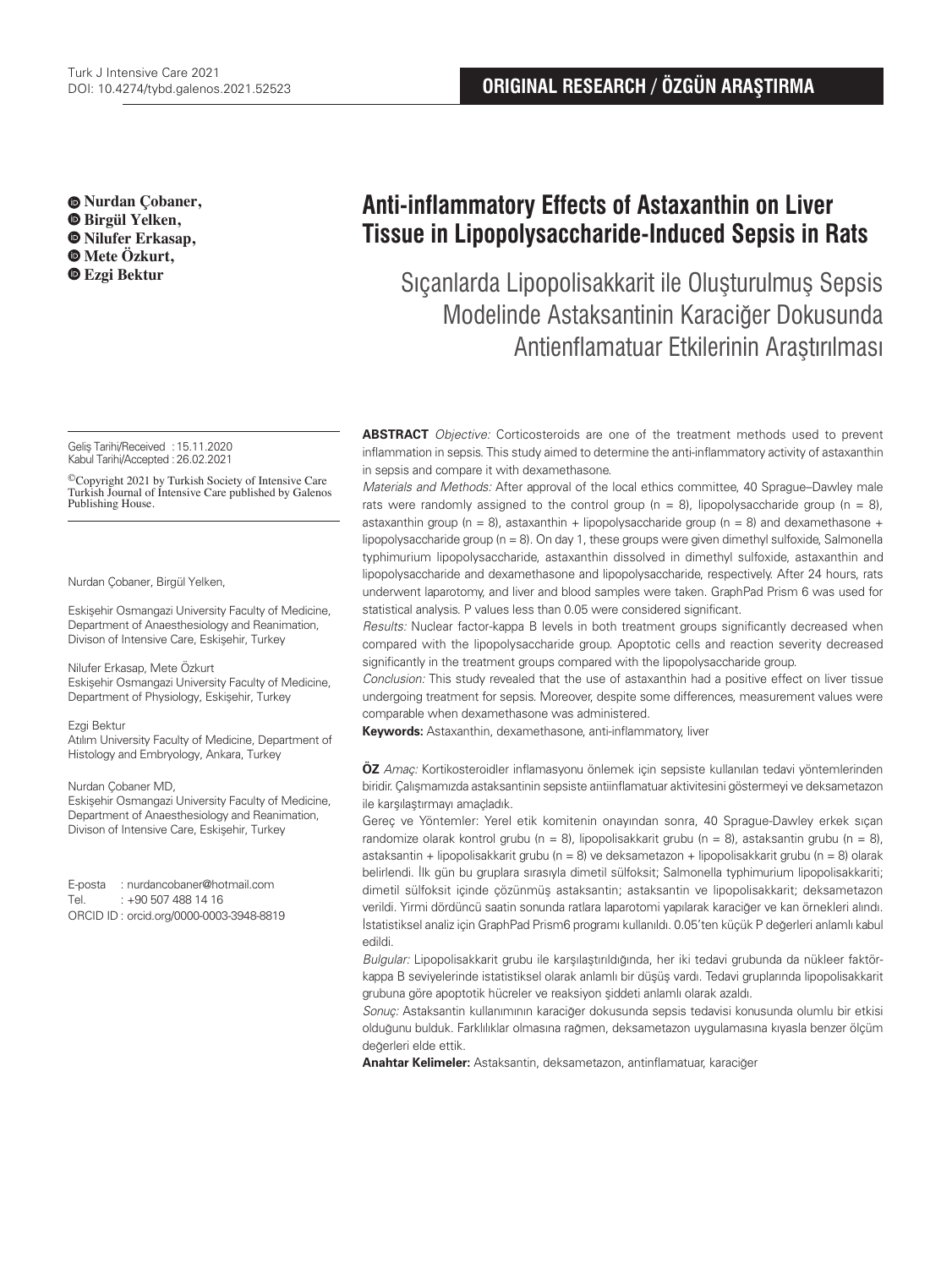# **Introduction**

Today, Sepsis is defined as life-threatening organ dysfunction caused by the impaired host response to infection (1) and has been accepted as a result of an uncontrolled inflammatory response (2). Medical advances, increased use of immunosuppressive drugs, and the age of the population contribute to the increase in the incidence of sepsis (3,4).

In sepsis, tumor necrotizing factor (TNF-alpha) is the first released proinflammatory cytokine, and the release of interleukin-1 (IL-1), interleukin-6 (IL-6) and interleukin-8 (IL-8) occur. TNF-alpha and IL-1 are the most important pro-inflammatory cytokines in sepsis. They are biologically closely related to each other, act synergistically and are largely responsible for the clinical manifestations of sepsis (5,6).

In experimental sepsis models, various pro-inflammatory mediators such as Lipopolysaccharide (LPS) and TNF-alpha have been shown to cause apoptosis in endothelial and various other cell types (7,8). LPS is a commonly used agent in sepsis model animal studies.

Although corticosteroid treatments are considered to have suspicious benefits in mortality in sepsis, corticosteroids have been used in sepsis treatments in various doses for more than 50 years (9). The anti-inflammatory effect of dexamethasone (DEX) is a known property. Dexamethasone may interfere with specific glucocorticoid receptors and suppress many proinflammatory mediator expressions, such as a cytokine, chemokine, and adhesion molecules. (10-12).

Astaxanthin (AST) is one of the most common carotenoids and is found in shellfish and the red pigment of salmon (13). It has various pharmacological properties such as antioxidant, antitumor, anti-inflammatory, antidiabetic, hepatoprotective, and immunomodulatory effects (13-15). Moreover, one of the characteristic features is that it is highly safe (14). It has been shown that astaxanthin induces reactive oxygen radicals and reduces inflammation by inhibiting nuclear factor kappa B (NF-kB) activation (16). AST has also therapeutic properties that protect mononuclear cells produced in special cultures from inflammation and oxidative stress induced by LPS (17). Many studies are showing the anti-inflammatory efficacy of astaxanthin, but studies on anti-inflammatory activity in liver tissue in the sepsis model are limited.

In this study, we aimed to determine whether astaxanthin has anti-inflammatory activity in sepsis and to compare the efficacy of astaxanthin with dexamethasone which has antiinflammatory activity.

# **Material-Method**

We conducted this study after the approval of Eskisehir Osmangazi University Animal Experiments Local Ethics Committee dated 15.06.2016 and numbered 409-2. The experimental animals used in our study were obtained from the Medical and Surgical Experimental Research Center (TICAM). Forty male Sprague-Dawley rats weighing 260-320 grams were randomly divided into 5 equal groups ( $n = 8$ ). The rats were kept alive in the rooms whose temperature (20-22 °C) and humidity (45% -50%) were adjusted automatically with 12-hour light-dark illumination during the experiment. In this process, all rats were kept in transparent cages, fed with standard rat feed (pellet feed) and tap water. All subjects were fasted 12 hours before the experiment and allowed to drink only water.

The subjects included in the study were divided into five groups as the control (C) group ( $n = 8$ ), LPS group ( $n = 8$ ), AST group ( $n = 8$ ), AST + LPS group ( $n = 8$ ) and DEKS + LPS group ( $n = 8$ ). On the first day, group C was given 0.2 ml of dimethyl sulfoxide intraperitoneally; group LPS was given Salmonella typhimurium lipopolysaccharide at a dose of 200 µg / 0.2 ml intradermally; group AST was given astaxanthin dissolved in dimethyl sulfoxide at a dose of 100 mg/kg in a volume of 0.2 ml intraperitoneally; The AST + LPS group was given astaxanthin and lipopolysaccharide the same doses as the other groups ;  $DEX + LPS$  group was given 1 mg/kg dexamethasone in a volume of 0.2 ml. intraperitoneally.

At the end of the 24th hour, after anesthesia was provided intraperitoneally with thiopental sodium 50 mg/ kg, rats underwent laparotomy in a supine position. The right lobe of the liver and 2 mL of intracardiac blood were collected for sampling. After the procedure, euthanasia was performed by decapitation.

Some of the tissue samples were stored in 10% formaldehyde solution for immunohistochemical analysis, some were frozen in liquid nitrogen for polymerized chain reaction (PCR) analysis and then stored at -80 ° C for a long time.

6 sections with 4 µm thickness were taken from paraffin blocks belonging to each group. To determine apoptotic cells in the sections, "terminal deoxynucleotidyl transferasemediated dUTP nick and labeling" (TUNEL) method was applied. The sections were evaluated by a single histologist who did not know the distribution of the groups. 10 different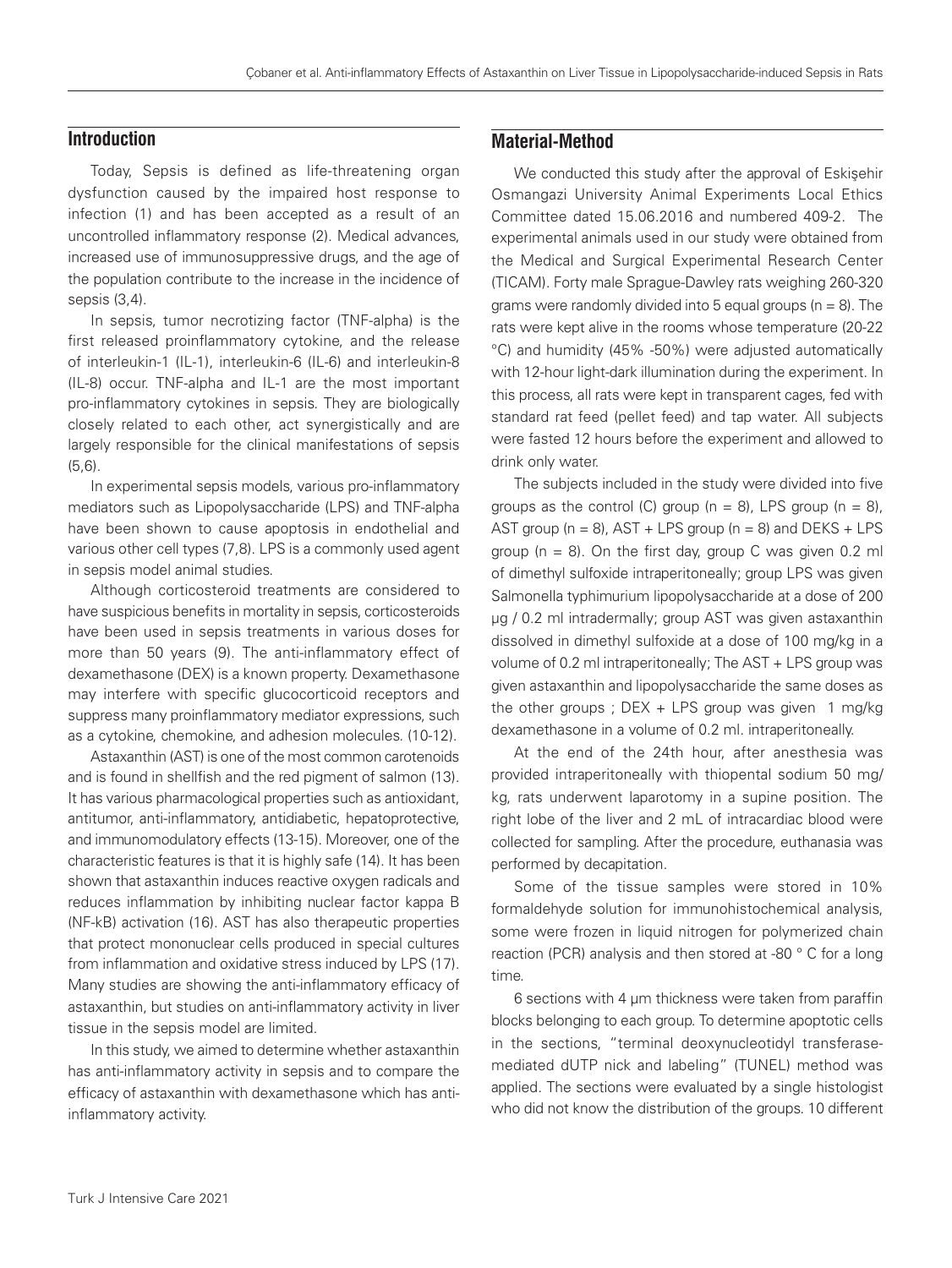areas were examined randomly in each section. The number of apoptotic cells in each area examined was evaluated by computer-assisted Olympus BX51 microscope and BAB Bs200pro software. The number of apoptotic cells and the reaction intensity in the randomly selected areas were determined as a percentage (%).

### Statistical Analysis

GraphPad Prism6 program was used for statistical analysis. The groups were first analyzed using the Shapiro-Wilk Normality Test to see if they had a normal distribution. Normally distributed data were evaluated by one-way ANOVA test and differences between groups were evaluated by Tukey test. After the non-normal distribution of data was evaluated by the Kruskal-Wallis test, the differences between the groups were evaluated by the Dunn test. P values less than 0.05 were considered significant. Results were expressed as mean  $(\dot{x})$ ,  $\pm$  standard error ( $\pm$  SE).

# **Results**

# Biochemical Findings TNF-alpha Levels

There was a statistically significant decrease in TNFalpha levels in  $DEX + LPS$  group when compared with LPS group (p <0.05); although there was a decrease in the other treatment group (AST + LPS), it was not found to be statistically significant ( $p$  > 0.05). When the AST + LPS and DEX + LPS groups were compared, decrease in the DEX + LPS group was found to be statistically significant ( $p < 0.05$ ). TNF alpha values and their comparisons are shown in Tables 1 and 2.

# PCR Findings

## TNF-alpha Levels

When the groups were evaluated in terms of TNF-alpha levels; There was a statistically significant decrease in both treatment groups (AST + LPS and DEX + LPS) when

| Table 1. Mean, standard deviation and standard error values of TNF-alpha measurements (Biochemical findings)                                                        |             |            |
|---------------------------------------------------------------------------------------------------------------------------------------------------------------------|-------------|------------|
|                                                                                                                                                                     | x (mean±sd) | <b>SEM</b> |
|                                                                                                                                                                     | 35.47±4.53  | 2,02       |
| LPS.                                                                                                                                                                | 38.44±7.95  | 3.24       |
| <b>AST</b>                                                                                                                                                          | 24,42±1,72  | 0,77       |
| AST+LPS                                                                                                                                                             | 33.96±4.39  | 1,66       |
| DEKS+LPS                                                                                                                                                            | 25.05±4.24  | 1,60       |
| C: control LPS: linopolysaccharide AST: astavanthin: AST + LPS: astavanthin + linopolysaccharide DEX + LPS: devamethasone + linopolysaccharide Mean; mean value sd; |             |            |

C: control, LPS: lipopolysaccharide, AST: astaxanthin; AST + LPS: astaxanthin + lipopolysaccharide, DEX + LPS: dexamethasone + lipopolysaccharide, Mean: mean value, sd: standard deviation, SEM: standard error values

| Table 2. Comparison of the groups in terms of TNF-alpha (p value) (Biochemical findings)                                                       |         |  |
|------------------------------------------------------------------------------------------------------------------------------------------------|---------|--|
| <b>Groups</b>                                                                                                                                  | p value |  |
| C vs LPS                                                                                                                                       | 0,8642  |  |
| C vs AST                                                                                                                                       | 0,0150  |  |
| C vs AST+LPS                                                                                                                                   | 0,9853  |  |
| C vs DEKS+LPS                                                                                                                                  | 0,0129  |  |
| LPS vs AST                                                                                                                                     | 0,0009  |  |
| LPS vs AST+LPS                                                                                                                                 | 0,5112  |  |
| LPS vs DEKS+LPS                                                                                                                                | 0,0006  |  |
| AST vs AST+LPS                                                                                                                                 | 0,0259  |  |
| <b>AST vs DEKS+LPS</b>                                                                                                                         | 0,9995  |  |
| AST+LPS vs DEKS+LPS                                                                                                                            | 0,0219  |  |
| C: control LDS: linopolysaccharide AST: astavanthin: AST + LDS: astavanthin + linopolysaccharide DEX + LDS: devamethasone + linopolysaccharide |         |  |

C: control, LPS: lipopolysaccharide, AST: astaxanthin; AST + LPS: astaxanthin + lipopolysaccharide, DEX + LPS: de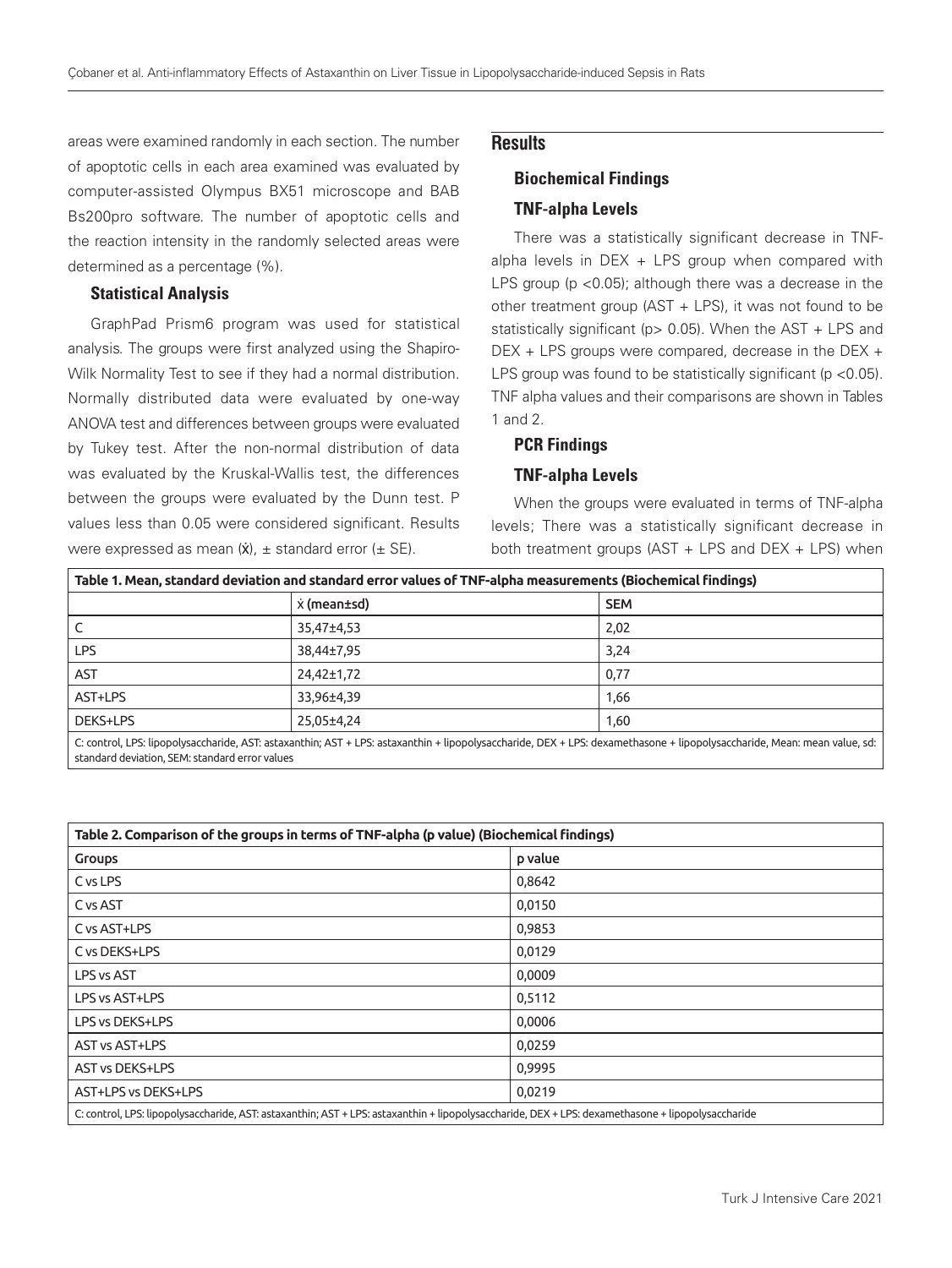compared with the LPS group ( $p$  <0.05). No statistically significant difference was found between the treatment groups. (p> 0.05). PCR TNF-alpha values and comparisons are shown in Tables 3 and 4.

## Interleukin-6 Levels

In terms of interleukin-6 levels; Compared with the LPS group, a decrease was observed in both treatment groups (AST + LPS and DEX + LPS) but was not statistically significant (p > 0.05). There was no significant difference between the treatment groups (p> 0.05). IL-6 values and comparisons are shown in Tables 5 and 6.

# NF-kB Levels

When the groups were evaluated in terms of NF-kB level; There was a statistically significant decrease in both treatment groups (AST + LPS and DEX + LPS) when compared with the LPS group ( $p$  <0.05). No significant difference was found between the treatment groups. (p> 0.05). NF-kB values and comparisons are shown in Tables 7 and 8.

| Table 3. Mean, standard deviation and standard error values of TNF-alpha measurements (PCR findings) |                 |                                                                                                                                                                         |
|------------------------------------------------------------------------------------------------------|-----------------|-------------------------------------------------------------------------------------------------------------------------------------------------------------------------|
|                                                                                                      | x (mean±sd)     | <b>SEM</b>                                                                                                                                                              |
|                                                                                                      | $1,25 \pm 1,18$ | 0,48                                                                                                                                                                    |
| <b>LPS</b>                                                                                           | $13,33\pm7,65$  | 3,82                                                                                                                                                                    |
| <b>AST</b>                                                                                           | $0.94 \pm 0.54$ | 0,22                                                                                                                                                                    |
| AST+LPS                                                                                              | 5,99±4,92       | 2,01                                                                                                                                                                    |
| DEKS+LPS                                                                                             | $2,64\pm1,89$   | 0,66                                                                                                                                                                    |
|                                                                                                      |                 | C: control LPS: lipopolysaccharide, AST: astaxanthin: AST + LPS: astaxanthin + lipopolysaccharide, DEX + LPS: dexamethasone + lipopolysaccharide, Mean: mean value, sd: |

C: control, LPS: lipopolysaccharide, AST: astaxanthin; AST + LPS: astaxanthin + lipopolysaccharide, DEX + LPS: dexamethasone + lipopolysaccharide, Mean: mean value, sd: standard deviation, SEM: standard error values

| Table 4. Comparison of the groups in terms of TNF-alpha (p value) (PCR findings)                                                                  |         |  |
|---------------------------------------------------------------------------------------------------------------------------------------------------|---------|--|
| <b>Groups</b>                                                                                                                                     | P value |  |
| C vs LPS                                                                                                                                          | 0,0002  |  |
| C vs AST                                                                                                                                          | 0,9999  |  |
| C vs AST+LPS                                                                                                                                      | 0,1930  |  |
| C vs DEKS+LPS                                                                                                                                     | 0,9525  |  |
| LPS vs AST                                                                                                                                        | 0,0002  |  |
| LPS vs AST+LPS                                                                                                                                    | 0,0330  |  |
| LPS vs DEKS+LPS                                                                                                                                   | 0,0006  |  |
| AST vs AST+LPS                                                                                                                                    | 0,1473  |  |
| <b>AST vs DEKS+LPS</b>                                                                                                                            | 0,9058  |  |
| AST+LPS vs DEKS+LPS                                                                                                                               | 0,4511  |  |
| C: control, LPS: lipopolysaccharide, AST: astaxanthin; AST + LPS: astaxanthin + lipopolysaccharide, DEX + LPS: dexamethasone + lipopolysaccharide |         |  |

| Table 5. Mean, standard deviation and standard error values of IL-6 measurements |                |                                                                                                                                                                          |  |
|----------------------------------------------------------------------------------|----------------|--------------------------------------------------------------------------------------------------------------------------------------------------------------------------|--|
|                                                                                  | x (mean±sd)    | <b>SEM</b>                                                                                                                                                               |  |
|                                                                                  | $0,33\pm0,19$  | 0,09                                                                                                                                                                     |  |
| <b>LPS</b>                                                                       | $0,29\pm0,15$  | 0,06                                                                                                                                                                     |  |
| AST                                                                              | $0,22\pm0,19$  | 0,06                                                                                                                                                                     |  |
| AST+LPS                                                                          | $0,10\pm0,06$  | 0,02                                                                                                                                                                     |  |
| DEKS+LPS                                                                         | $0,017\pm0,21$ | 0,08                                                                                                                                                                     |  |
| standard deviation, SEM: standard error values                                   |                | C: control, LPS: lipopolysaccharide, AST: astaxanthin; AST + LPS: astaxanthin + lipopolysaccharide, DEX + LPS: dexamethasone + lipopolysaccharide, Mean: mean value, sd: |  |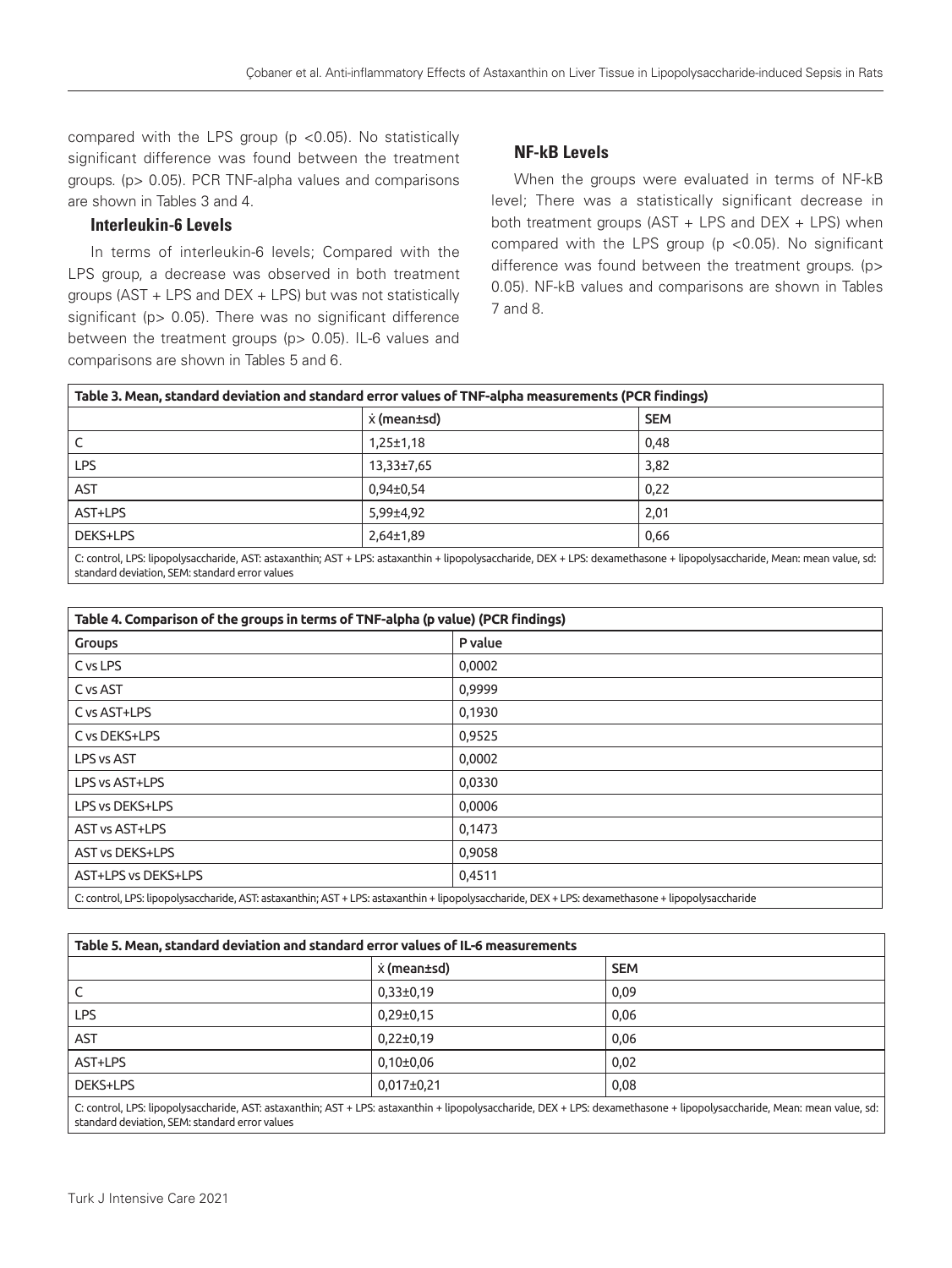#### Immunohistochemical Findings

TUNEL negative reaction was observed in tissue samples belonging to group C, whereas apoptotic cells that showed positive reaction were observed in the LPS group.

| Table 6. Comparison of the groups in terms of IL-6 (p value)                    |         |  |
|---------------------------------------------------------------------------------|---------|--|
| Groups                                                                          | p value |  |
| C vs LPS                                                                        | 0,9970  |  |
| C vs AST                                                                        | 0,8636  |  |
| C vs AST+LPS                                                                    | 0,2912  |  |
| C vs DEKS+LPS                                                                   | 0,5897  |  |
| LPS vs AST                                                                      | 0,9650  |  |
| LPS vs AST+LPS                                                                  | 0,4142  |  |
| LPS vs DEKS+LPS                                                                 | 0,7582  |  |
| <b>AST vs AST+LPS</b>                                                           | 0,6970  |  |
| <b>AST vs DEX+LPS</b>                                                           | 0,9692  |  |
| AST+LPS vs DEKS+LPS                                                             | 0,9605  |  |
| C: control, LPS: lipopolysaccharide, AST: astaxanthin; AST + LPS: astaxanthin + |         |  |

lipopolysaccharide, DEX + LPS: dexamethasone + lipopolysaccharide

#### **Table 7. Mean, standard deviation and standard error values of NF-kB measurements**

|            | x (mean±sd)   | <b>SEM</b> |
|------------|---------------|------------|
|            | $1,03\pm0,27$ | 0.09       |
| <b>LPS</b> | $1,03\pm0,27$ | 0.11       |
| AST        | $0,50\pm0.08$ | 0.02       |
| AST+LPS    | $0,02\pm0,01$ | 0,005      |
| DEKS+LPS   | 0,024±0,023   | 0,008      |

C: control, LPS: lipopolysaccharide, AST: astaxanthin; AST + LPS: astaxanthin + lipopolysaccharide, DEX + LPS: dexamethasone + lipopolysaccharide, Mean: mean value, sd: standard deviation, SEM: standard error values

| Table 8. Comparison of groups in terms of NF-kB (p-value)                                                                                            |          |  |
|------------------------------------------------------------------------------------------------------------------------------------------------------|----------|--|
| <b>Groups</b>                                                                                                                                        | p value  |  |
| C vs LPS                                                                                                                                             | >0,9999  |  |
| C vs AST                                                                                                                                             | < 0,0001 |  |
| C vs AST+LPS                                                                                                                                         | < 0,0001 |  |
| C vs DEKS+LPS                                                                                                                                        | < 0,0001 |  |
| <b>LPS vs AST</b>                                                                                                                                    | < 0,0001 |  |
| I PS vs AST+LPS                                                                                                                                      | < 0,0001 |  |
| I PS vs DFKS+I PS                                                                                                                                    | < 0,0001 |  |
| <b>AST vs AST+LPS</b>                                                                                                                                | < 0,0001 |  |
| <b>AST vs DEKS+LPS</b>                                                                                                                               | < 0,0001 |  |
| AST+LPS vs DEKS+LPS                                                                                                                                  | >0,9999  |  |
| C: control, LPS: lipopolysaccharide, AST: astaxanthin; AST + LPS: astaxanthin +<br>lipopolysaccharide, DEX + LPS: dexamethasone + lipopolysaccharide |          |  |

In the AST + LPS and DEKS + LPS groups, apoptotic cell and reaction intensity decreased significantly compared to the LPS group. Apoptotic cells were not found in the AST group. The percentage of apoptotic cells was evaluated as 0% in the C group, 36.32% in the LPS group, 12.10 % in the AST + LPS group, and 9.36% in the DEX + LPS group. The immunohistochemical appearance of apoptotic cells is shown in Figure 1.

# **Discussion**

Most treatment methods in sepsis include supportive and symptomatic approaches. Sepsis is a multifactorial pathophysiological pathway that intervenes in the progression of the process by blocking any step. Experimental studies have continued to determine the changes in these physiopathological processes. In this study, we aimed to investigate the effects of astaxanthin which we think may have an anti-inflammatory effect on inflammatory cytokines that play a role in one of these processes. The liver is known as a mechanical and immunological filter for the portal system, as well as an important source of cytokines (8). Today, subclinical liver damage is defined as dangerous diseases. In addition to these reasons, the liver being an easily accessible organ by laparotomy can be considered as one of the main reasons for our study.



**Figure 1.** Apoptotic cells identified by TUNEL reaction (400x,  $\longrightarrow$  ) C: control, LPS: lipopolysaccharide, LPS + AST: lipopolysaccharide + astaxanthin, LPS + DEX: lipopolysaccharide + dexamethasone, AST: astaxanthin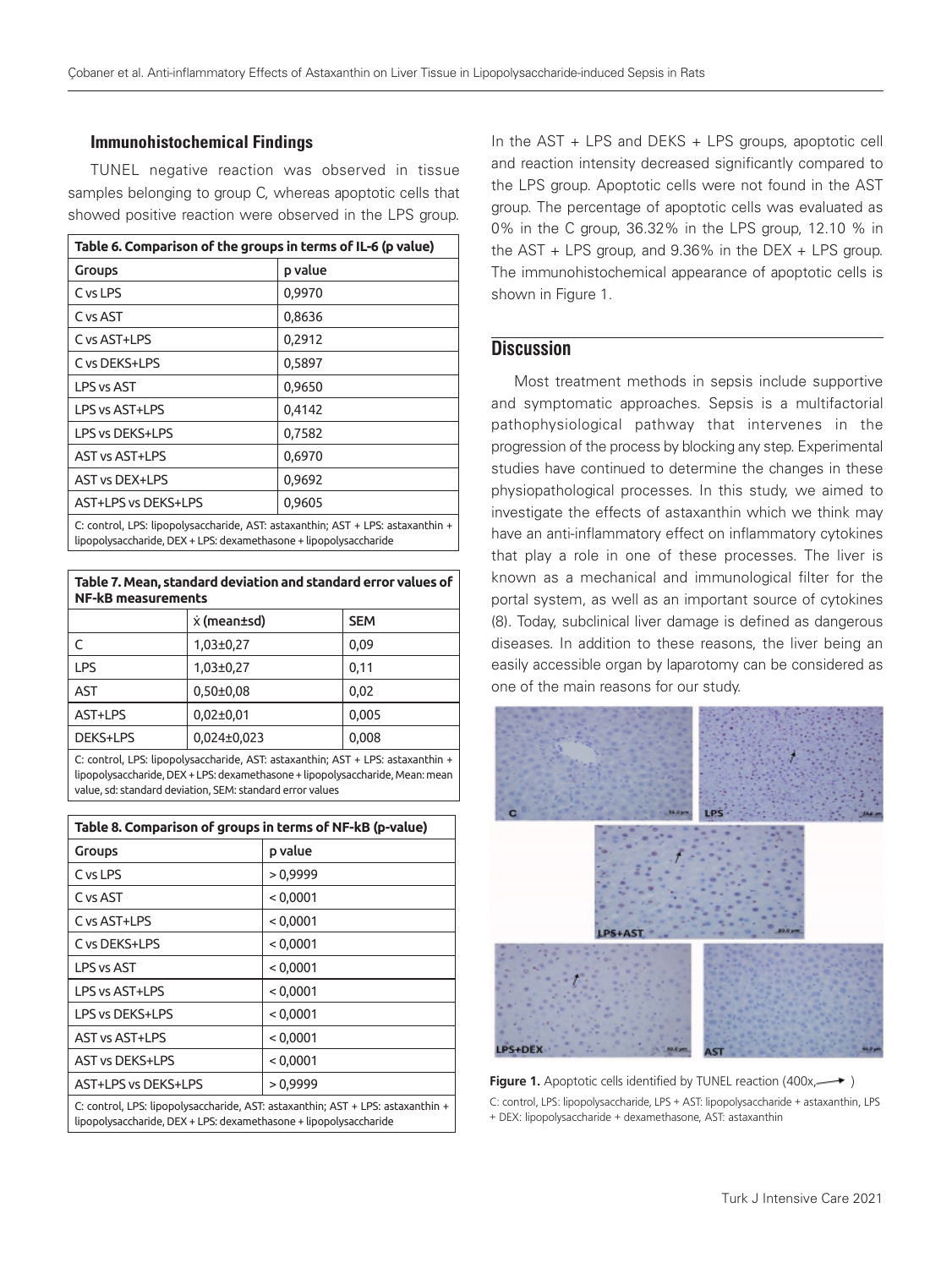TNF-alpha, one of the cytokines whose increase was detected in many studies examining the sepsis process, was evaluated in our study. Zhou et al. (18) examined the protective effects of astaxanthin against multiple organ damage in sepsis model-induced rats and administered astaxanthin orally for 7 days before cecal ligation and wounding surgery to be a peritonitis model. They found that TNF-alpha levels increased at the first hour and maximum at the third hour, and there was a less increase in the TNFalpha level in the peritonitis-induced group after astaxanthin administration in our study, TNF-alpha levels in the DEX + LPS group were found to be significantly lower than those in the AST + LPS group. However, the effect of astaxanthin in lowering TNF-alpha levels in the presence of LPS was not as effective as dexamethasone. In the study conducted by Ohgami et al. (13) using intradermal LPS injection method, TNF-alpha levels in humor aqueous induced by LPS tended to decrease in astaxanthin groups depending on astaxanthin dose. The same results as the TNF-alpha levels in the prednisolone-treated group with proven anti-inflammatory activity were also achieved in the intravenous astaxanthintreated group. In our study, plasma TNF-alpha levels were measured by ELISA and TNF-alpha levels in liver cells were evaluated by polymerized chain reaction (PCR). Plasma TNF-alpha levels were significantly lower in AST and DEX + LPS groups compared to control group C. When the TNFalpha levels in the liver by PCR method were evaluated, a significant increase was found in LPS group compared to C group. TNF-alpha levels in AST + LPS and DEX + LPS groups were significantly lower than the LPS group. However, there was no significant difference between DEX + LPS group and AST + LPS group, while there was a significant difference in plasma between two groups, dexamethasone and astaxanthin activity were not found to be similar in the liver of LPS rats. Considering that the liver is the first organ in which protein synthesis occurs, astaxanthin activity may reach a similar level to dexamethasone in plasma similar to that in the liver over 24 hours.

In our study, we evaluated the IL-1 alpha level which is known to be effective in the liver inflammatory process by Western blot method. In the study of Zhou et al. (18), serum IL-1 beta levels were evaluated by ELISA method and it was found that serum IL-1 beta increased significantly in the peritonitis-induced and the astaxanthin-treated group increased significantly less than in the peritonitis-treated but untreated group. In our study, IL-1 alpha level was slightly decreased in the DEX + LPS group compared to the LPS

group. However, there was no decrease in AST + LPS group. In this context, we found that dexamethasone was more effective on IL-1 alpha in the sepsis model than astaxanthin.

In a study conducted by Nagai et al. (19), the antiinflammatory effects of astaxanthin as a preventive of choroidal neovascularization was investigated, and they concluded that IL-6 levels decreased in endothelial cells in the astaxanthin-treated group. In our study, no significant difference was found between the groups in terms of IL-6 levels in liver tissue evaluated by PCR technique.

NF-kB is a transcription factor composed of heterodimers or homodimers and is adhered to inhibitory kB proteins and is seen as sequestered in the cytoplasm. TNF-alpha, IL-1 and many other cytokines induce NF-kB synthesis and initiate and maintain their cascades (20). In a study by Nagai et al. (19), they examined the effects of astaxanthin in vivo and in vitro and found that NF-kB levels were lower in the astaxanthin-treated group in vivo study. In our study, the levels of NF-kB measured by PCR in liver cells were significantly lower in AST + LPS and DEX + LPS groups. However, there was no significant difference between the two groups. According to these results, it can be said that astaxanthin and dexamethasone have a similar effect on NF-kB levels.

It is known that there is an increase in apoptosis and loss of immune system cells in the process of sepsis (18). In the study of Otsuka et al. (14), apoptosis was evaluated by TUNEL method in retinal cells damaged by excessive light after the administration of astaxanthin and it was found that apoptosis was less than 28%. In the study of Zhang et al. (21), they induced subarachnoid hemorrhage and administrated intracerebroventricular astaxanthin and they evaluated the effects of astaxanthin on early brain injury. They found that there was a decreased apoptosis rate in response to different doses by TUNEL method. In our study, the negative reaction was observed in C and AST groups in liver samples examined by TUNEL staining method, whereas apoptotic cells that showed a positive reaction in the LPS group were observed. In the AST + LPS and DEKS + LPS groups, apoptotic cell and reaction intensity decreased significantly compared to the LPS group. Based on these findings, dexamethasone, and astaxanthin significantly reduced apoptosis and anti-inflammatory applications in sepsis were thought to be beneficial. Because it is an in vivo study, it can be considered as a promising result in clinical practice.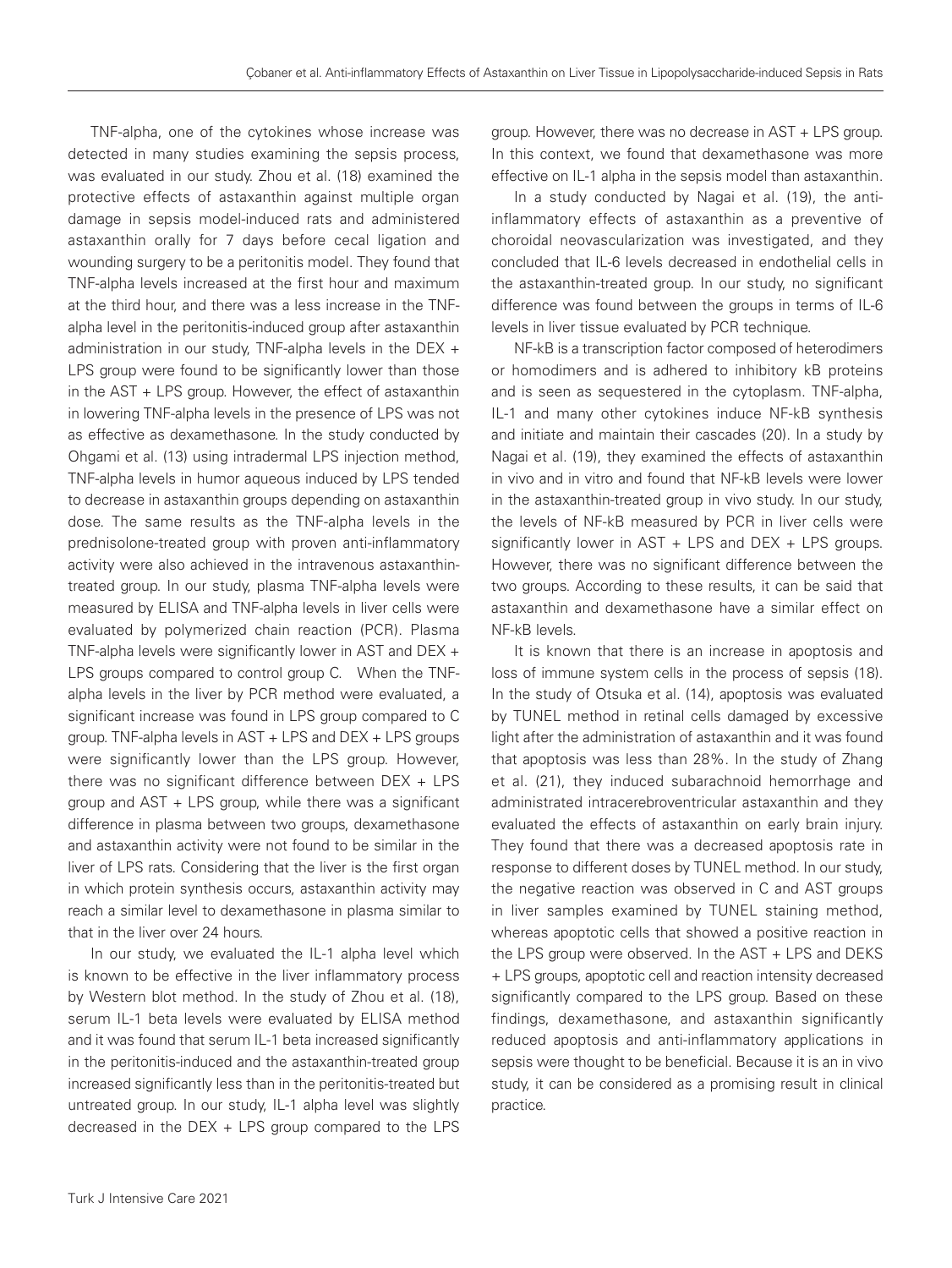Our study was an experimental study and a limited number of experimental animals were used. However, some parameters related to sepsis were studied and some parameters used in clinical trials could not be evaluated. The administration of astaxanthin as a single dose and examination of tissue and blood samples after 24 hours does not reveal the long-term effects of astaxanthin on sepsis.

# **Conclusion**

In our study, we evaluated the anti-inflammatory activity of astaxanthin, which we think may have therapeutic efficacy in sepsis; In an LPS-induced sepsis model and we evaluated various inflammatory cytokine levels and apoptosis in liver tissue and plasma of rats. We found that the use of astaxanthin had positive effects on TNF-alpha in plasma and IL-1 alpha, IL-6, TNF-alpha, NF-kB levels in liver tissue. We also obtained similar measurement values, although there were differences when compared to dexamethasone administration. When apoptosis cell ratios were evaluated, we concluded that astaxanthin had a significant effect. Because of the complex interaction of inflammatory and anti-inflammatory agents involved in the pathogenesis of

sepsis, well-standardized studies with a large number of factors and recordings are required for a healthy evaluation of the molecules and astaxanthin thought to be effective in this process.

# **Ethics**

**Ethics Committee Approval:** We conducted this study after the approval of Eskişehir Osmangazi University Animal Experiments Local Ethics Committee dated 15.06.2016 and numbered 409-2.

**Informed Consent:** An animal experiment.

**Peer-review:** Internally and externally peer-reviewed.

## Authorship Contributions

Surgical and Medical Practices: N.Ç., M.Ö., Concept: N.Ç., B.Y., N.E., Design: N.Ç., B.Y., N.E., Data Collection and Process: N.Ç., M.Ö., E.B., Analysis or Interpretation: N.Ç., B.Y., N.E., M.Ö., E.B., Literature Search: N.Ç., Writing: N.Ç.

**Conflict of Interest:** No conflict of interest was declared by the authors.

**Financial Disclosure:** This study was funded by Eskişehir Osmangazi University Scientific Research Project Committee (project code: 2015-770).